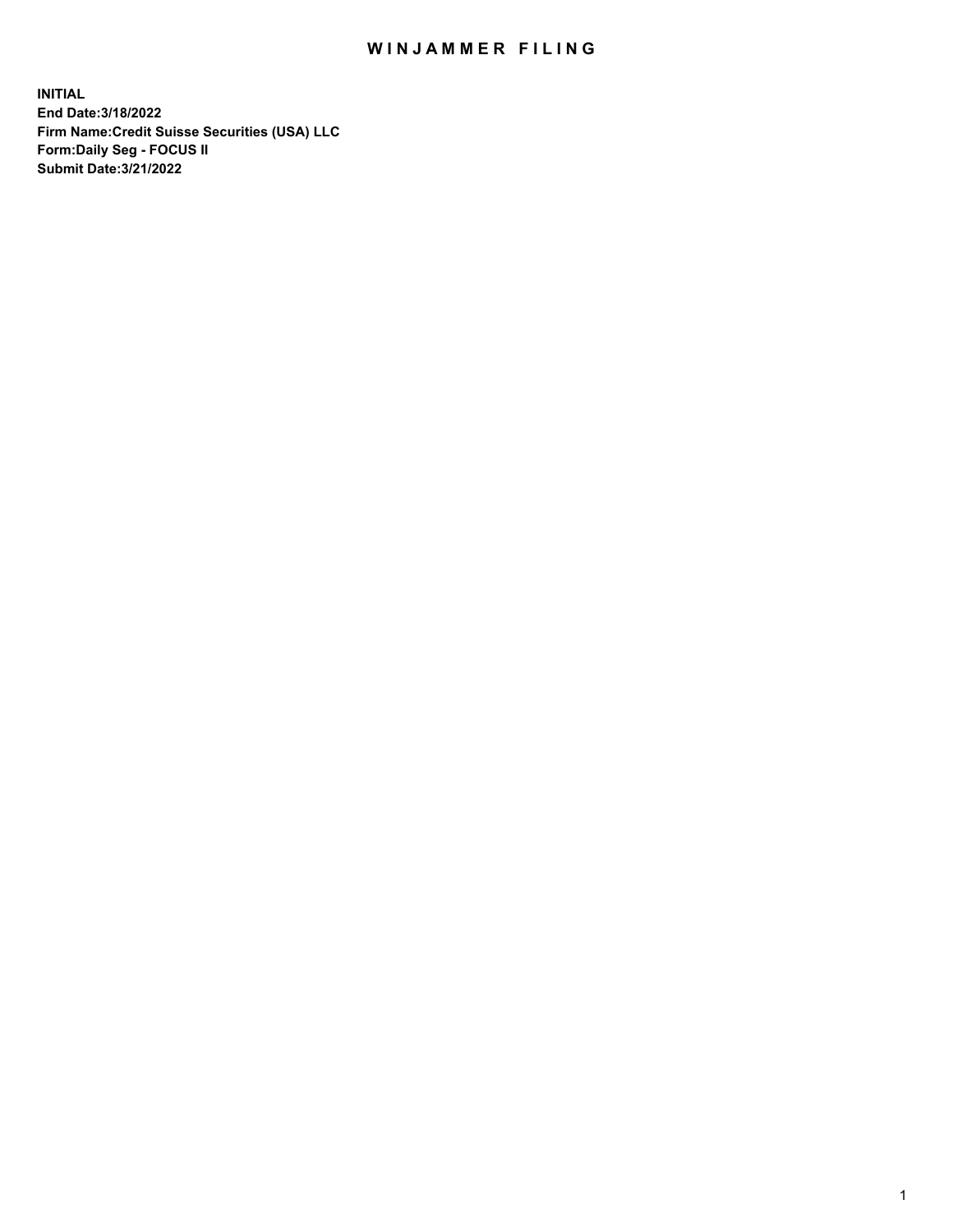**INITIAL End Date:3/18/2022** 

## **Firm Name:Credit Suisse Securities (USA) LLC Form:Daily Seg - FOCUS II Submit Date:3/21/2022**

## **Daily Segregation - Cover Page**

| Name of Company                                                                                                                                                                                                                                                                                                                | <b>Credit Suisse Securities (USA)</b><br><b>LLC</b>                |
|--------------------------------------------------------------------------------------------------------------------------------------------------------------------------------------------------------------------------------------------------------------------------------------------------------------------------------|--------------------------------------------------------------------|
| <b>Contact Name</b>                                                                                                                                                                                                                                                                                                            | <b>Alexander Baptiste</b>                                          |
| <b>Contact Phone Number</b>                                                                                                                                                                                                                                                                                                    | 919-994-6223                                                       |
| <b>Contact Email Address</b>                                                                                                                                                                                                                                                                                                   | alexander.baptiste@credit-suiss<br>e.com                           |
| FCM's Customer Segregated Funds Residual Interest Target (choose one):<br>a. Minimum dollar amount: ; or<br>b. Minimum percentage of customer segregated funds required:% ; or<br>c. Dollar amount range between: and; or<br>d. Percentage range of customer segregated funds required between:% and%.                         | $\frac{0}{\frac{5}{0}}$<br>0 <sub>0</sub>                          |
| FCM's Customer Secured Amount Funds Residual Interest Target (choose one):<br>a. Minimum dollar amount: ; or<br>b. Minimum percentage of customer secured funds required:%; or<br>c. Dollar amount range between: and; or<br>d. Percentage range of customer secured funds required between:% and%.                            | $\frac{0}{5}$<br>$\underline{0}$ $\underline{0}$<br>0 <sub>0</sub> |
| FCM's Cleared Swaps Customer Collateral Residual Interest Target (choose one):<br>a. Minimum dollar amount: ; or<br>b. Minimum percentage of cleared swaps customer collateral required:% ; or<br>c. Dollar amount range between: and; or<br>d. Percentage range of cleared swaps customer collateral required between:% and%. | $\frac{0}{5}$<br>0 <sub>0</sub><br>0 <sub>0</sub>                  |

Attach supporting documents CH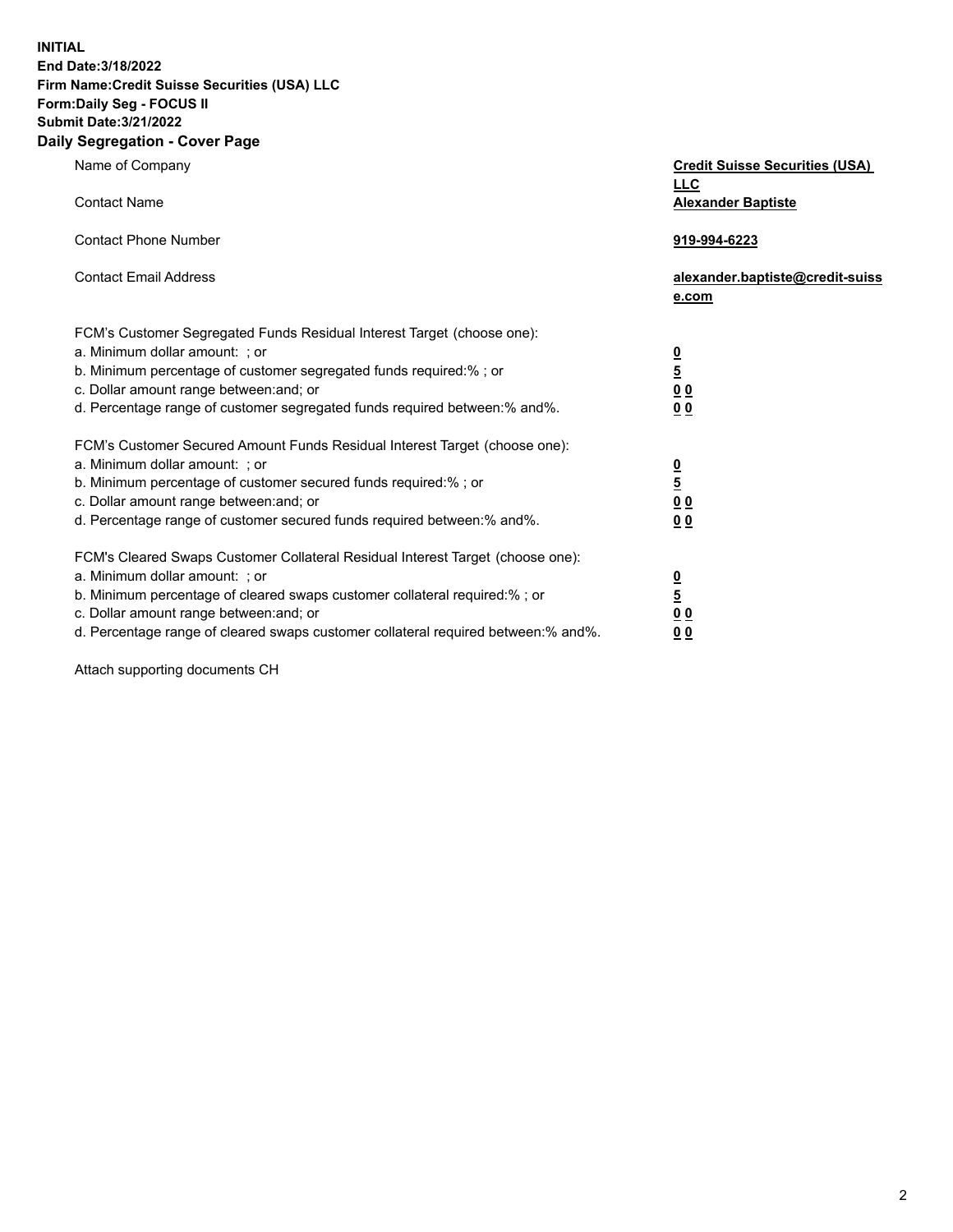**INITIAL End Date:3/18/2022 Firm Name:Credit Suisse Securities (USA) LLC Form:Daily Seg - FOCUS II Submit Date:3/21/2022** 

## **Daily Segregation - Secured Amounts**

|     | Foreign Futures and Foreign Options Secured Amounts                                         |                                 |
|-----|---------------------------------------------------------------------------------------------|---------------------------------|
|     | Amount required to be set aside pursuant to law, rule or regulation of a foreign            | $0$ [7305]                      |
|     | government or a rule of a self-regulatory organization authorized thereunder                |                                 |
| 1.  | Net ledger balance - Foreign Futures and Foreign Option Trading - All Customers             |                                 |
|     | A. Cash                                                                                     | 3,098,835,466 [7315]            |
|     | B. Securities (at market)                                                                   | 91,357,736 [7317]               |
| 2.  | Net unrealized profit (loss) in open futures contracts traded on a foreign board of trade   | -938,352,728 [7325]             |
| 3.  | Exchange traded options                                                                     |                                 |
|     | a. Market value of open option contracts purchased on a foreign board of trade              | 12,970,592 [7335]               |
|     | b. Market value of open contracts granted (sold) on a foreign board of trade                | $-2,365,443$ [7337]             |
| 4.  | Net equity (deficit) (add lines 1. 2. and 3.)                                               | 2,262,445,623 [7345]            |
| 5.  | Account liquidating to a deficit and account with a debit balances - gross amount           | 5,871,592 [7351]                |
|     | Less: amount offset by customer owned securities                                            | -5,081,185 [7352]790,407 [7354] |
| 6.  | Amount required to be set aside as the secured amount - Net Liquidating Equity              | 2,263,236,030 [7355]            |
|     | Method (add lines 4 and 5)                                                                  |                                 |
| 7.  | Greater of amount required to be set aside pursuant to foreign jurisdiction (above) or line | 2,263,236,031 [7360]            |
|     | 6.                                                                                          |                                 |
|     | FUNDS DEPOSITED IN SEPARATE REGULATION 30.7 ACCOUNTS                                        |                                 |
| 1.  | Cash in banks                                                                               |                                 |
|     | A. Banks located in the United States                                                       | 41,497,509 [7500]               |
|     | B. Other banks qualified under Regulation 30.7                                              | 674,327,032 [7520]715,824,541   |
|     |                                                                                             | [7530]                          |
| 2.  | <b>Securities</b>                                                                           |                                 |
|     | A. In safekeeping with banks located in the United States                                   | 91,357,736 [7540]               |
|     | B. In safekeeping with other banks qualified under Regulation 30.7                          | 0 [7560]91,357,736 [7570]       |
| 3.  | Equities with registered futures commission merchants                                       |                                 |
|     | A. Cash                                                                                     | $0$ [7580]                      |
|     | <b>B.</b> Securities                                                                        | $0$ [7590]                      |
|     | C. Unrealized gain (loss) on open futures contracts                                         | $0$ [7600]                      |
|     | D. Value of long option contracts                                                           | $0$ [7610]                      |
|     | E. Value of short option contracts                                                          | 0 [7615]0 [7620]                |
| 4.  | Amounts held by clearing organizations of foreign boards of trade                           |                                 |
|     | A. Cash                                                                                     | $0$ [7640]                      |
|     | <b>B.</b> Securities                                                                        | $0$ [7650]                      |
|     | C. Amount due to (from) clearing organization - daily variation                             | $Q$ [7660]                      |
|     | D. Value of long option contracts                                                           | $0$ [7670]                      |
|     | E. Value of short option contracts                                                          | 0 [7675]0 [7680]                |
| 5.  | Amounts held by members of foreign boards of trade                                          |                                 |
|     | A. Cash                                                                                     | 3,037,326,439 [7700]            |
|     | <b>B.</b> Securities                                                                        | $0$ [7710]                      |
|     | C. Unrealized gain (loss) on open futures contracts                                         | $-1,028,944,101$ [7720]         |
|     | D. Value of long option contracts                                                           | 12,970,592 [7730]               |
|     | E. Value of short option contracts                                                          | -2,365,443 [7735]2,018,987,487  |
|     |                                                                                             | [7740]                          |
| 6.  | Amounts with other depositories designated by a foreign board of trade                      | $0$ [7760]                      |
| 7.  | Segregated funds on hand                                                                    | $0$ [7765]                      |
| 8.  | Total funds in separate section 30.7 accounts                                               | 2,826,169,764 [7770]            |
| 9.  | Excess (deficiency) Set Aside for Secured Amount (subtract line 7 Secured Statement         | 562,933,733 [7380]              |
|     | Page 1 from Line 8)                                                                         |                                 |
| 10. | Management Target Amount for Excess funds in separate section 30.7 accounts                 | 113,161,802 [7780]              |
| 11. | Excess (deficiency) funds in separate 30.7 accounts over (under) Management Target          | 449,771,931 [7785]              |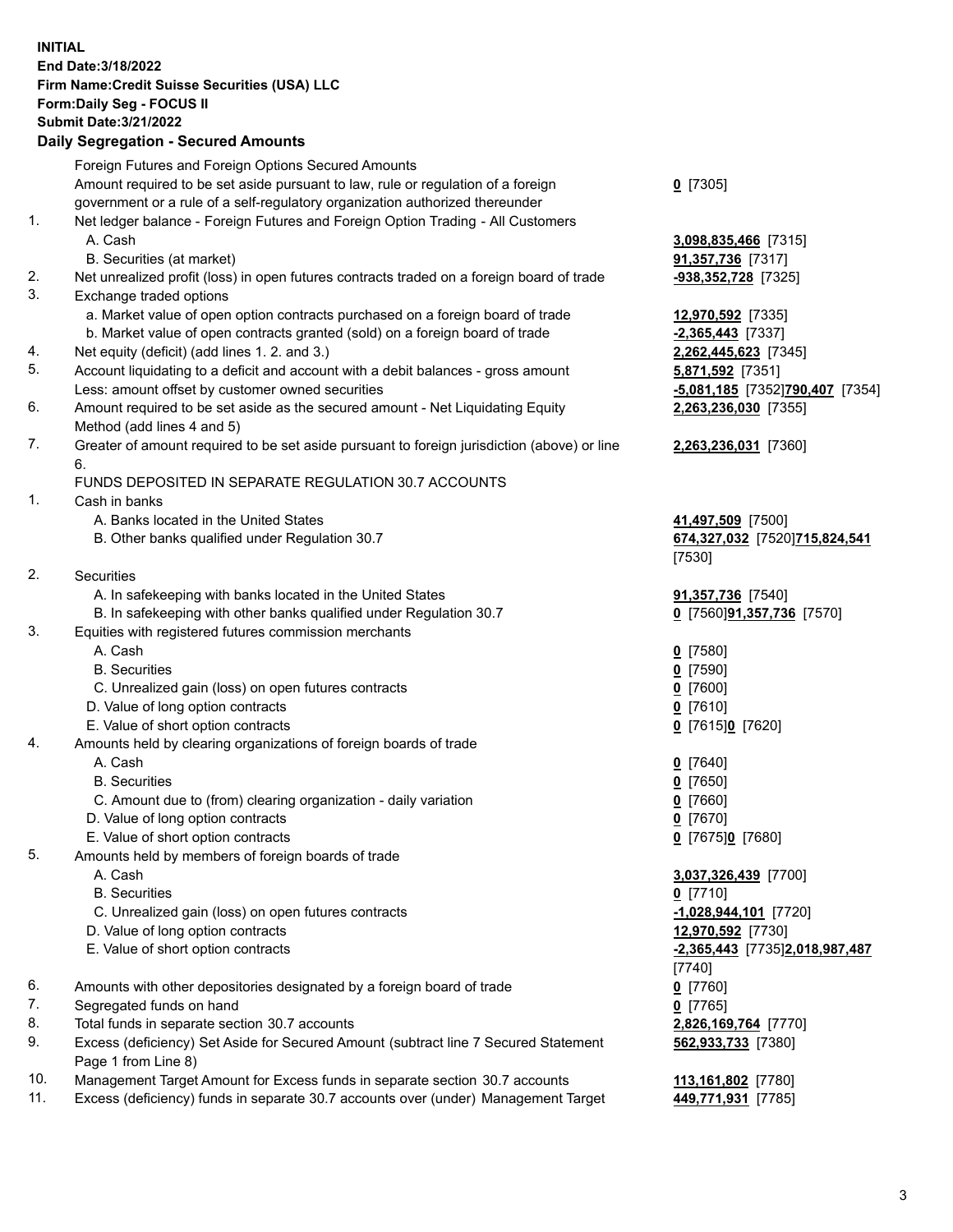| <b>INITIAL</b> | End Date: 3/18/2022<br>Firm Name: Credit Suisse Securities (USA) LLC<br>Form: Daily Seg - FOCUS II<br><b>Submit Date: 3/21/2022</b><br>Daily Segregation - Segregation Statement |                                  |
|----------------|----------------------------------------------------------------------------------------------------------------------------------------------------------------------------------|----------------------------------|
|                | SEGREGATION REQUIREMENTS(Section 4d(2) of the CEAct)                                                                                                                             |                                  |
| 1.             | Net ledger balance                                                                                                                                                               |                                  |
|                | A. Cash                                                                                                                                                                          | 1,158,332,669 [7010]             |
|                | B. Securities (at market)                                                                                                                                                        | 570,010,553 [7020]               |
| 2.             | Net unrealized profit (loss) in open futures contracts traded on a contract market                                                                                               | $-55,310,723$ [7030]             |
| 3.             | Exchange traded options                                                                                                                                                          |                                  |
|                | A. Add market value of open option contracts purchased on a contract market                                                                                                      | 103,630,772 [7032]               |
|                | B. Deduct market value of open option contracts granted (sold) on a contract market                                                                                              | -73,192,136 [7033]               |
| 4.             | Net equity (deficit) (add lines 1, 2 and 3)                                                                                                                                      | 1,703,471,135 [7040]             |
| 5.             | Accounts liquidating to a deficit and accounts with                                                                                                                              |                                  |
|                | debit balances - gross amount                                                                                                                                                    | 16,981,426 [7045]                |
|                | Less: amount offset by customer securities                                                                                                                                       | -16,697,458 [7047]283,968 [7050] |
| 6.             | Amount required to be segregated (add lines 4 and 5)                                                                                                                             | 1,703,755,103 [7060]             |
|                | FUNDS IN SEGREGATED ACCOUNTS                                                                                                                                                     |                                  |
| 7.             | Deposited in segregated funds bank accounts                                                                                                                                      |                                  |
|                | A. Cash                                                                                                                                                                          | 395,926,800 [7070]               |
|                | B. Securities representing investments of customers' funds (at market)                                                                                                           | $0$ [7080]                       |
|                | C. Securities held for particular customers or option customers in lieu of cash (at                                                                                              | 440,770,976 [7090]               |
|                | market)                                                                                                                                                                          |                                  |
| 8.             | Margins on deposit with derivatives clearing organizations of contract markets                                                                                                   |                                  |
|                | A. Cash                                                                                                                                                                          | 887,952,649 [7100]               |
|                | B. Securities representing investments of customers' funds (at market)                                                                                                           | $0$ [7110]                       |
|                | C. Securities held for particular customers or option customers in lieu of cash (at                                                                                              | 129,239,577 [7120]               |
|                | market)                                                                                                                                                                          |                                  |
| 9.<br>10.      | Net settlement from (to) derivatives clearing organizations of contract markets                                                                                                  | <b>4,334,515</b> [7130]          |
|                | Exchange traded options                                                                                                                                                          |                                  |
|                | A. Value of open long option contracts<br>B. Value of open short option contracts                                                                                                | 103,630,772 [7132]               |
| 11.            | Net equities with other FCMs                                                                                                                                                     | -73,192,136 [7133]               |
|                | A. Net liquidating equity                                                                                                                                                        | 153,878 [7140]                   |
|                | B. Securities representing investments of customers' funds (at market)                                                                                                           | $0$ [7160]                       |
|                | C. Securities held for particular customers or option customers in lieu of cash (at                                                                                              | $0$ [7170]                       |
|                | market)                                                                                                                                                                          |                                  |
| 12.            | Segregated funds on hand                                                                                                                                                         | $0$ [7150]                       |
| 13.            | Total amount in segregation (add lines 7 through 12)                                                                                                                             | 1,880,148,001 [7180]             |
| 14.            | Excess (deficiency) funds in segregation (subtract line 6 from line 13)                                                                                                          | 176,392,898 [7190]               |
| 15.            | Management Target Amount for Excess funds in segregation                                                                                                                         | 85,187,755 [7194]                |
| 16.            | Excess (deficiency) funds in segregation over (under) Management Target Amount                                                                                                   | 91,205,143 [7198]                |
|                | <b>Excess</b>                                                                                                                                                                    |                                  |